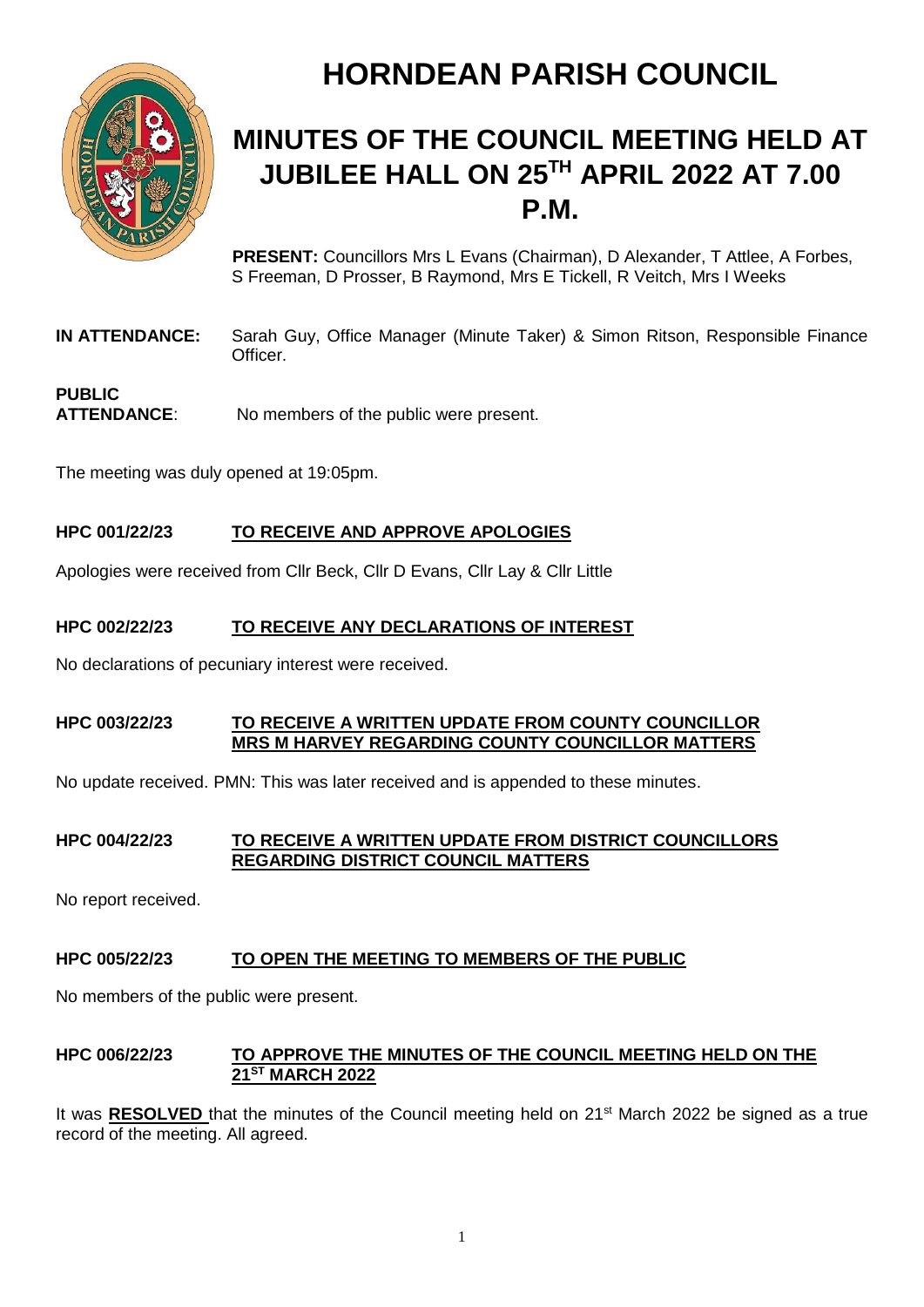#### **HPC 007/22/23 TO ELECT CLLR TERESA ATTLEE TO THE PLANNING AND PUBLIC SERVICES COMMITTEE**

It was **RESOLVED** that Cllr Teresa Attlee be elected as a member of the Planning and Public Services Committee. This was proposed by Cllr Mrs Weeks and seconded by Cllr Freeman.

# **HPC 008/22/23 TO RECEIVE AND APPROVE THE ORDERS FOR PAYMENT (LIST 12 ATTACHED)**

It was **RESOLVED** that the Orders for Payment (List 12 attached) be approved and duly signed. All agreed. It was agreed that the RFO would obtain clarification as to what line 27 – 'Barrier Orange Netting – Yoells Copse Resident' related to.

#### **HPC 009/22/23 TO RECEIVE AND APPROVE THE BANK RECONCILLIATION – CO-OPERATIVE, LLOYDS, AND CAMBRIDGE & COUNTIES AS AT 31 MARCH 2022**

It was **RESOLVED** to approve the bank reconciliation –Co-Operative, Lloyds and Cambridge & Counties as at 31st March 2022.

# **HPC 010/22/23 TO RECEIVE AND NOTE THE MONTHLY FINANCE REPORT**

A report by the Responsible Financial Officer was circulated and noted by Members.

The RFO explained the following:

There were two statements that appear to be contradictory, both contained in page 2 of the Finance Report:

- 1. Overall, the Council ended the financial year with a favourable variance against budget of £71.0k, after adjusting for movements to/from Earmarked Reserves
- 2. Overall Reserves fell year on year by £9.6k as per the table below.

| <b>RESERVE BALANCES</b> | B/F at<br>01.04.21 | C/Fat<br>31.03.22 | Change    |  |
|-------------------------|--------------------|-------------------|-----------|--|
| General                 | 94,191             | 153,962           | 59,771    |  |
| Earmarked               | 238,227            | 168,859           | $-69,368$ |  |
| Total                   | 332,418            | 322,821           | $-9,597$  |  |

The factors that explain the contradiction are as follows:

- 1. The budget that was set for 2021-22 contained a deficit of £43.3k, so the Council was planning to see a fall in the level of reserves. (i.e. if we had hit the budget spot on total reserves would have fallen by that amount)
- 2. Some of the expenditure incurred (£49.1k) was spent out of Earmarked Reserves. (i.e. spent from reserves built up in previous years)
- 3. Some of the income received (£11.8k) was transferred to Earmarked Reserves (i.e. to be used in future years)

4.

The table below shows the reconciliation between the two statements.

| <b>INOCOME &amp; EXPENDITURE</b><br>FOR 2021-22 | <b>RAW DATA</b> |          |           | TRF<br>TO/FROM | ADJUSTED FOR EMR MOVEMENT |         |            |
|-------------------------------------------------|-----------------|----------|-----------|----------------|---------------------------|---------|------------|
|                                                 | <b>BGT</b>      | ACT      | VAR       | <b>EMR</b>     | <b>BGT</b>                | ACT     | <b>VAR</b> |
| Income                                          | 416,388         | 459,857  | $-43,469$ | $-11,773$      | 416,388                   | 448,084 | $-31,696$  |
| Expenditure                                     | 459,648         | 469,454  | $-9,806$  | $-49,105$      | 459,648                   | 420,349 | 39,299     |
| Total                                           | $-43,260$       | $-9,597$ | $-33,663$ |                | $-43,260$                 | 27,735  | $-70,995$  |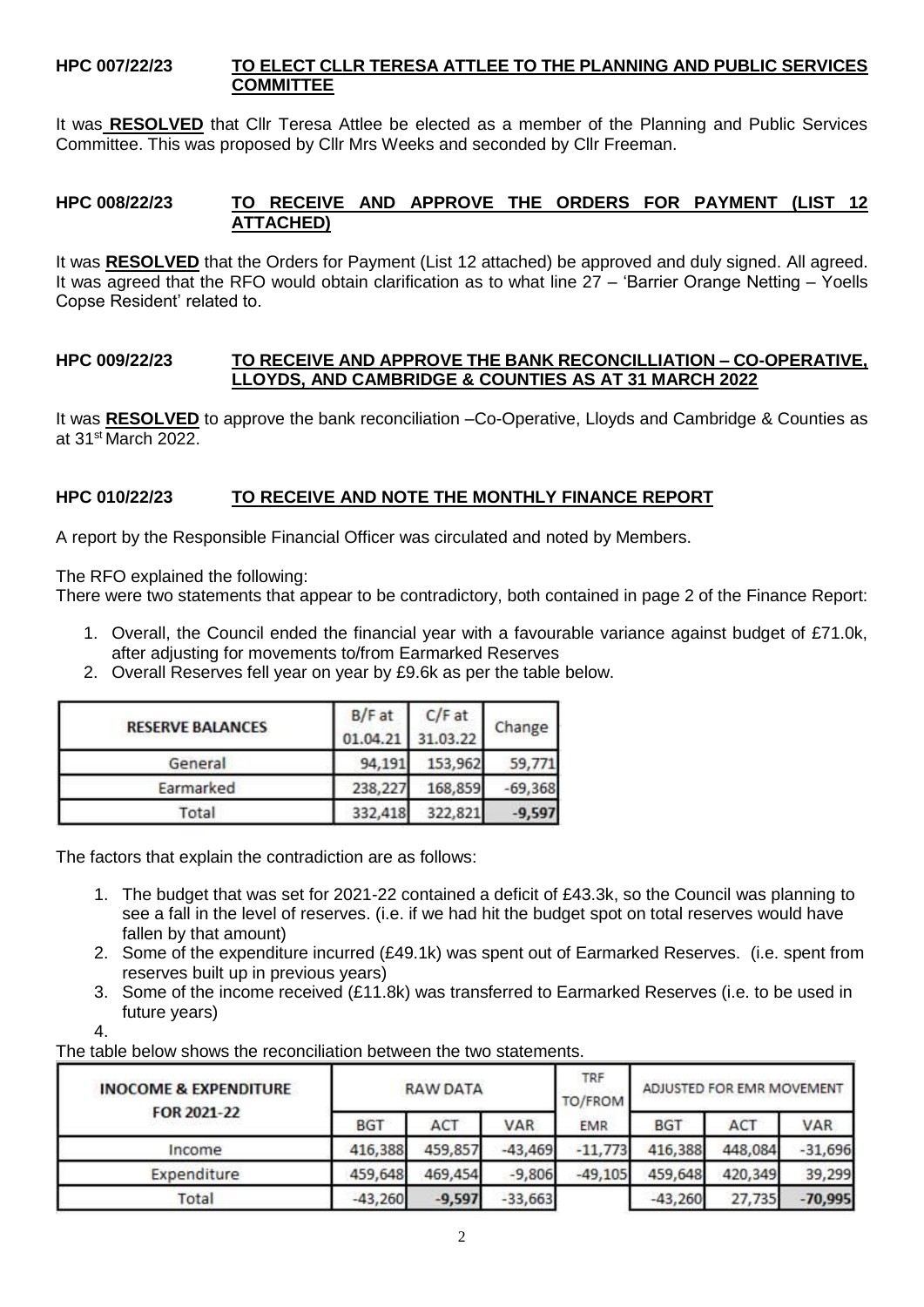In summary, the Council's finances are in a healthier position as at 31<sup>st</sup> March 2022 then they had planned to be.

#### **HPC 011/22/23 TO RECEIVE A REPORT AND CONSIDER THE QUOTATION IN RESPECT OF ADDITIONAL CCTV MONITORS**

A verbal update was given by the Office Manager. It was explained that the reason for obtaining a quotation for additional CCTV cameras was due to the extensive levels of vandalism and anti-social behaviour experienced at Jubilee.

It was **RESOLVED** that Forward Control install 2 new cameras and move 2 existing cameras at Jubilee, as per the quotation from Forward Control, at a total cost of £2,200 + VAT, under the proviso that the F&GP Committee look at where the funds will come from.

# **HPC 012/22/23 TO RECEIVE A REPORT AND CONSIDER THE QUOTATION IN RESPECT OF AN UPGRADE TO THE IT SYSTEM**

A report by the Office Manager was circulated and a discussion took place.

# It was **RESOLVED** that

- The office would seek clarification and a break-down of each item listed within the quotation and report back to Council.
- The agenda item would be brought back to the next Council meeting for consideration, following an update from the ICT Contractor.
- The Finance Committee would decide from where funds could be made available.

# **HPC 013/22/23 TO CONSIDER ELIGIBLE LOCAL PROJECTS APPROPRIATE FOR FUNDING FROM THE COMMUNITY INFRASTRUCTURE LEVY FUND (CIL)**

A list of project suggestions were circulated and a discussion took place. It was agreed for this agenda item to be put on the next Grounds Committee agenda on 16 May 2022, for eligible local projects to be discussed.

# **HPC 014/22/23 TO NOTE THE NEXT SCHEDULED MEETING OF THE COUNCIL ON THE 23RD MAY 2022, BEING THE ANNUAL MEETING OF THE COUNCIL.**

The next scheduled meeting of the Council is noted as 23<sup>rd</sup> May 2022. This meeting will be held in Jubilee Hall. Cllr Veitch gave his apologies for this meeting.

#### **HPC 015/22/23 TO RESOLVE TO EXCLUDE THE PUBLIC AND THE PRESS, IN THE VIEW THAT PUBLICITY WOULD PREJUDICE THE PUBLIC INTEREST BY REASON OF THE CONFIDENTIAL NATURE OF THE BUSINESS OR ARISING OUT OF THE BUSINESS ABOUT TO BE TRANSACTED. (PUBLIC BODIES (ADMISSION TO MEETINGS) ACT 1960.**

No members of the public or press were present.

*Meeting closed at 20:08pm.*